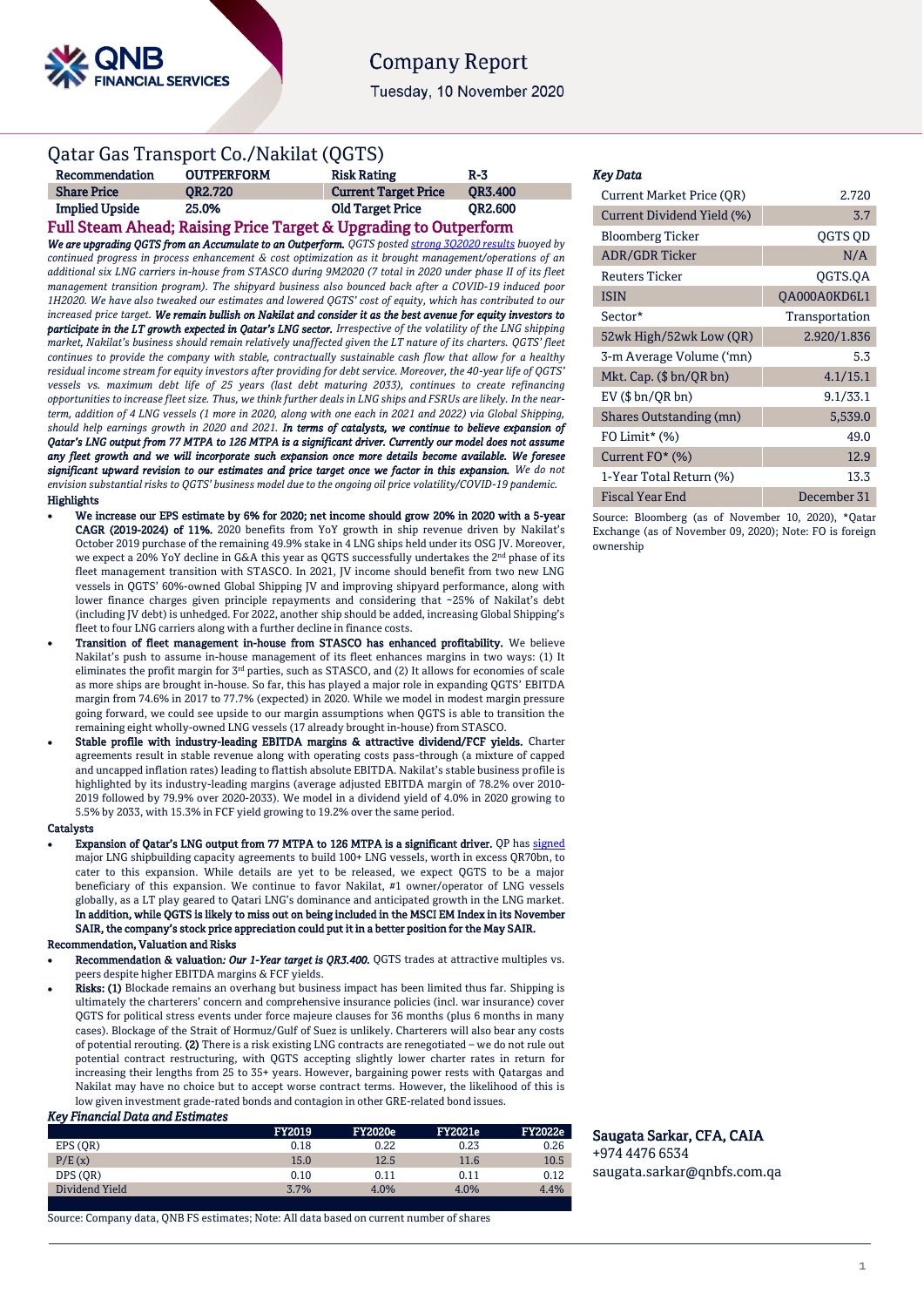## Investment Themes

- QGTS enjoys stable revenue/cash flows from LT (25 years/~13 years left) and fixed-rate time LNG charter contracts (take or pay) with Qatargas and its affiliates. The availability-based take or pay nature of these contracts shield QGTS from enddemand volatility and delays in charterers' projects.
- Transition of fleet management in-house from STASCO has enhanced profitability. QGTS entered into a master services agreement with STASCO in 2006, under which the latter agreed to provide a number of key shipping services, including initial handling of the technical management of the wholly-owned LNG vessels. This agreement has a provision for STASCO to hand over the management of these vessels to QGTS between 2018 and 2022. So far, QGTS' subsidiary NSQL has been able to fast track this process with 10 wholly-owned LNG carriers transitioned to in-house operations and management in 2017. A further seven LNG vessels have been brought in-house from STASCO in 2020 but any further transition is on hold given the pandemic. QGTS also manages the four LNG vessels acquired from OSG in October 2019 and the new LNG ship acquired via the Global Shipping JV in May 2020. In total, QGTS now manages 22 LNG vessels and 4 LPG carriers (from 2014 onward). Going forward, QGTS expects to operate and manage a FSRU held under its 55%-owned Excelerate JV in December and will also manage Global Shipping's upcoming three LNG newbuilds over 2021-2022. We believe Nakilat's push to assume in-house operations and management of its fleet enhances margins in two ways: (1) It eliminates the profit margin for third parties, such as STASCO, and (2) It allows for economies of scale as more ships are brought in-house. So far, this has played a major role in expanding QGTS' EBITDA margin from 74.6% in 2017 to 77.7% (expected) in 2020. While we conservatively model in modest margin pressure going forward, we could see upside to our margin assumptions when QGTS is able to transition the remaining eight wholly-owned LNG vessels in-house from STASCO.
- Stable profile with industry-leading EBITDA margins & attractive dividend/FCF yields. Charter agreements result in stable revenue along with operating costs pass-through (a mixture of capped and uncapped inflation rates) leading to flattish absolute EBITDA. Nakilat's stable business profile is highlighted by its industry-leading margins (average adjusted EBITDA margin of 78.2% over 2010-2019 followed by 79.9% over 2020-2033). A majority of interest payments (~75%) are locked at fixed rates via swaps over the length of the charters/debt at around 5.5%. Locked in charter rates, with minimal exposure to spot rates, along with predictable and declining interest payments, virtually guarantee the residual stream for shareholders as dividends. We model in a dividend yield of 4.0% in 2020 growing to 5.5% by 2033, with 15.3% in FCF yield growing to 19.2% over the same period.
- High leverage but debt is mostly secured by watertight charter agreements; we do not foresee any challenges in debt servicing/repayments. As of 3Q2020, QGTS has \$5.8bn in debt on its books (2019 net debt-to-EBITDA: 7.9x; 3.1x debt-toequity/2.2x debt-to-equity excluding hedging reserve and another estimated \$2.7bn in debt in JVs (2019: net debt-to-EBITDA of 5.8x and 2.0x debt-to-equity). However, out of this \$8.5bn in debt, only ~\$500mn is corporate debt with the rest being project financing backed by charter agreements of QGTS' LNG vessels, and will be amortized over the remaining life of charters with the last of this debt (in form of bonds) paid off by 2033. Qatargas charters a majority of QGTS' 70 LNG ships (including one FSRU) with charter payments to Nakilat mostly retaining higher priority than debt service in the charterer's cash waterfall. We see no major risk of default as ~QR2bn in interest plus repayments per annum is met easily by OCF with no major refinancing expected until 2025 (\$2.7bn in bank facility balloon payments). Interestingly, while QGTS should repay all debt by 2033, its LNG fleet could retain another 15 years of useful life (until 2048) and can be relevered for fleet growth, etc.
- Expansion of Qatar's LNG output from 77 MTPA to 126 MTPA is a significant driver. QP has signed major LNG shipbuilding capacity agreements to build 100+ LNG vessels, worth in excess QR70bn, to cater to this expansion. While details are yet to be released, we expect QGTS to be a major beneficiary of this expansion. We continue to favor Nakilat, #1 owner/operator of LNG vessels globally, as a LT play geared to Qatari LNG's dominance and anticipated growth in the LNG market.
- MSCI upgrade: In addition, while QGTS is likely to miss out on being included in the MSCI EM Index in its November SAIR, the company's stock price appreciation could put it in a better position for the May SAIR.
- Risks: (1) Blockade remains an overhang but business impact has been limited thus far. Shipping is ultimately the charterers' concern and comprehensive insurance policies (incl. war insurance) cover QGTS for political stress events under force majeure clauses for 36 months (plus 6 months in many cases). Blockage of the Strait of Hormuz/Gulf of Suez is unlikely. Charterers will also bear any costs of potential rerouting. (2) There is a risk existing LNG contracts are renegotiated – we do not rule out potential contract restructuring, with QGTS accepting slightly lower charter rates in return for increasing their lengths from 25 to 35+ years. However, bargaining power rests with Qatargas and Nakilat may have no choice but to accept worse contract terms. However, the likelihood of this is low given investment grade-rated bonds and contagion in other GRE-related bond issues.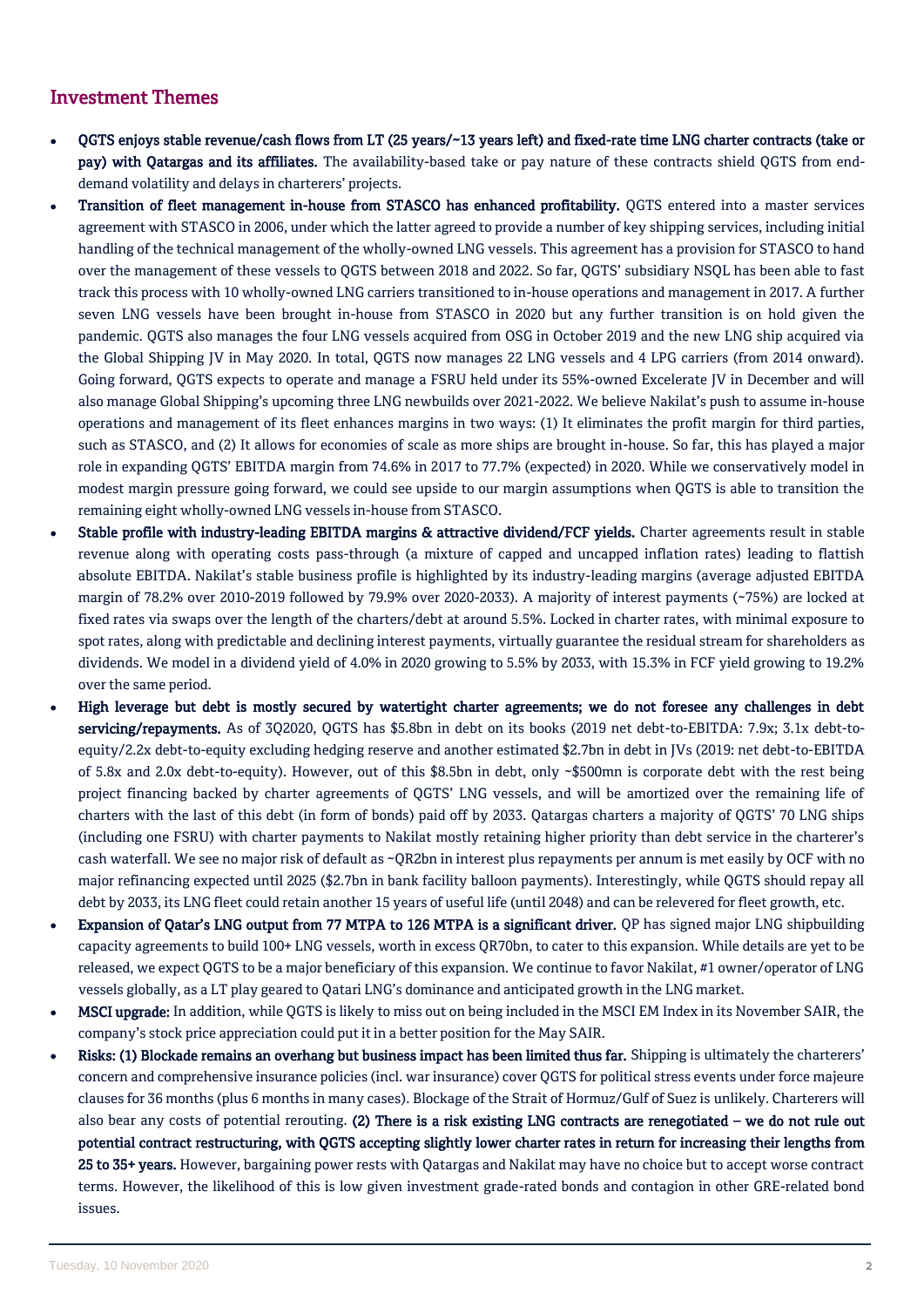## Summary of Estimate Changes

We increase our EPS estimate by 6% for 2020 to QR0.22; net income should grow 20% in 2020 with a 5-year CAGR (2019-2024) of 11%. 2020 benefits from YoY growth in ship revenue driven by Nakilat's October 2019 purchase of the remaining 49.9% stake in 4 LNG ships held under its OSG JV. Moreover, we expect a 20% YoY decline in G&A this year as QGTS successfully undertakes the 2nd phase of its fleet management transition with STASCO. In 2021, JV income should benefit from two new LNG vessels in QGTS' 60%-owned Global Shipping JV and improving shipyard performance, along with lower finance charges given principle repayments and considering that~25% of Nakilat's debt (including JV debt) is unhedged. For 2022, another ship should be added, increasing Global Shipping's fleet to four LNG carriers along with a further decline in finance costs.

## *QNB FS Current Estimates Vs. Previous Estimates*

|                                                       |          | <b>Current Previous</b> |         |                  | <b>Current Previous</b> |          |                  | <b>Current Previous</b> |         |          | <b>Current Previous</b> |         |                  |
|-------------------------------------------------------|----------|-------------------------|---------|------------------|-------------------------|----------|------------------|-------------------------|---------|----------|-------------------------|---------|------------------|
| In QR mn                                              | 2019     | 2020                    |         | $\blacktriangle$ | 2021                    |          | $\blacktriangle$ | 2022                    | 2022    | ▲        | 2023                    | 2023    | $\blacktriangle$ |
| <b>Revenue from Wholly-Owned Vessels</b>              | 3,166    | 3,517                   | 3,473   | 1.3%             | 3,522                   | 3,476    | 1.3%             | 3,527                   | 3,480   | 1.4%     | 3,532                   | 3,483   | 1.4%             |
| Growth                                                | 3.4%     | 11.1%                   | 9.7%    |                  | 0.1%                    | 0.1%     |                  | 0.1%                    | 0.1%    |          | 0.1%                    | 0.1%    |                  |
| <b>Operating Costs</b>                                | (697)    | (730)                   | (735)   | $-0.7%$          | (737)                   | (737)    | 0.0%             | (739)                   | (739)   | 0.0%     | (740)                   | (769)   | $-3.7%$          |
| Growth                                                | 2.7%     | 4.7%                    | 5.4%    |                  | 1.0%                    | 0.3%     |                  | 0.3%                    | 0.3%    |          | 0.1%                    | 4.0%    |                  |
| <b>Gross Profit</b>                                   | 2,469    | 2,788                   | 2,738   | 1.8%             | 2,785                   | 2,740    | 1.7%             | 2,788                   | 2,741   | 1.7%     | 2,791                   | 2,715   | 2.8%             |
| GM%                                                   | 78.0%    | 79.3%                   | 78.8%   |                  | 79.1%                   | 78.8%    |                  | 79.0%                   | 78.8%   |          | 79.0%                   | 77.9%   |                  |
| Income from Marine and Agency Services                | 55       | 50                      | 55      | $-8.2%$          | 52                      | 56       | $-6.4%$          | 53                      | 57      | $-6.4%$  | 54                      | 58      | $-6.4%$          |
| General and Administrative Expenses                   | (130)    | (103)                   | (147)   | $-29.6%$         | (106)                   | (147)    | $-27.5%$         | (110)                   | (147)   | $-25.4%$ | (110)                   | (147)   | $-25.5%$         |
| <b>EBITDA</b>                                         | 2,394    | 2,735                   | 2,646   | 3.3%             | 2,731                   | 2,648    | 3.1%             | 2,731                   | 2,651   | 3.0%     | 2,736                   | 2.626   | 4.2%             |
| EBITDA Margin %                                       | 75.6%    | 77.7%                   | 76.2%   |                  | 77.5%                   | 76.2%    |                  | 77.4%                   | 76.2%   |          | 77.5%                   | 75.4%   |                  |
| Depreciation & Amortization                           | (883)    | (891)                   | (868)   | 2.6%             | (890)                   | (869)    | 2.5%             | (890)                   | (870)   | 2.3%     | (890)                   | (871)   | 2.1%             |
| <b>EBIT</b>                                           | 1,512    | 1.844                   | 1,778   | 3.7%             | 1,841                   | 1.779    | 3.4%             | 1,841                   | 1,781   | 3.4%     | 1,846                   | 1,755   | 5.2%             |
| Share of Operating Profits from Joint Ventures        | 558      | 441                     | 446     | $-1.0%$          | 490                     | 592      | $-17.2%$         | 554                     | 631     | $-12.2%$ | 572                     | 665     | $-14.1%$         |
| <b>Finance Costs</b>                                  | (1, 171) | (1, 159)                | (1,215) | $-4.7%$          | (1, 117)                | (1, 146) | $-2.5%$          | (1,068)                 | (1,072) | $-0.4%$  | (1,008)                 | (1,007) | 0.1%             |
| Interest, Dividend income & Profit from Islamic Banks | 83       | 59                      | 92      | $-35.9%$         | 62                      | 92       | $-32.8%$         | 92                      | 92      | 0.0%     | 92                      | 92      | 0.0%             |
| Vessel Sub-Chartering & Other Income                  | 21       | 18                      | 34      | $-46.3%$         | 19                      | 34       | $-43.7%$         | 20                      | 34      | $-40.9%$ | 21                      | 35      | $-38.0%$         |
| Profit Before Tax                                     | 1.003    | 1,204                   | 1,135   | 6.1%             | 1,295                   | 1,352    | $-4.2%$          | 1,439                   | 1,466   | $-1.8%$  | 1,523                   | 1,540   | $-1.1%$          |
| Taxes                                                 |          |                         |         |                  |                         |          |                  |                         |         |          |                         |         |                  |
| Profit After Tax                                      | 1,003    | 1,204                   | 1,135   | 6.1%             | 1,295                   | 1,352    | $-4.2%$          | 1,439                   | 1,466   | $-1.8%$  | 1,523                   | 1,540   | $-1.1%$          |
| Minority Interest                                     | (1)      | (1)                     | (1)     | $-18.7%$         | (1)                     | (2)      | $-27.1%$         | (1)                     | (2)     | $-25.4%$ | (1)                     | (2)     | $-26.2%$         |
| % of PAT                                              | $-0.1%$  | $-0.1%$                 | $-0.1%$ |                  | $-0.1%$                 | $-0.1%$  |                  | $-0.1%$                 | $-0.1%$ |          | $-0.1%$                 | $-0.1%$ |                  |
| <b>Profit for Equity Holders</b>                      | 1,002    | 1.203                   | 1,134   | 6.1%             | 1,294                   | 1,350    | $-4.2%$          | 1,438                   | 1,464   | $-1.8%$  | 1,522                   | 1.538   | $-1.0%$          |
| Net Profit Margin                                     | 31.6%    | 34.2%                   | 32.6%   |                  | 36.7%                   | 38.8%    |                  | 40.8%                   | 42.1%   |          | 43.1%                   | 44.1%   |                  |
| Growth                                                | 12.4%    | 20.1%                   | 13.1%   |                  | 7.5%                    | 19.1%    |                  | 11.1%                   | 8.4%    |          | 5.9%                    | 5.0%    |                  |
| <b>EPS</b>                                            | 0.18     | 0.22                    | 0.20    | 6.1%             | 0.23                    | 0.24     | $-4.2%$          | 0.26                    | 0.26    | $-1.8%$  | 0.27                    | 0.28    | $-1.0%$          |
| Growth                                                | 12.4%    | 20.1%                   | 13.1%   |                  | 7.5%                    | 19.1%    |                  | 11.1%                   | 8.4%    |          | 5.9%                    | 5.0%    |                  |
| <b>DPS</b>                                            | 0.10     | 0.11                    | 0.10    | 10.0%            | 0.11                    | 0.11     | 0.0%             | 0.12                    | 0.12    | 0.0%     | 0.12                    | 0.13    | $-7.7%$          |
| Payout Ratio                                          | 55.3%    | 50.6%                   | 48.9%   |                  | 47.1%                   | 45.1%    |                  | 46.2%                   | 45.4%   |          | 43.7%                   | 46.8%   |                  |
| Growth                                                | 0.0%     | 10.0%                   | 0.0%    |                  | 0.0%                    | 0.0%     |                  | 0.0%                    | 0.0%    |          | 0.0%                    | 0.0%    |                  |
| <b>Adjusted EBITDA</b>                                | 2.952    | 3.176                   | 3,092   | 2.7%             | 3,221                   | 3,241    | $-0.6%$          | 3,285                   | 3,281   | 0.1%     | 3.308                   | 3,291   | 0.5%             |
| Growth                                                | 9.3%     | 7.6%                    | 4.7%    |                  | 1.4%                    | 4.8%     |                  | 2.0%                    | 1.3%    |          | 0.7%                    | 0.3%    |                  |
| <b>Adjusted Revenue</b>                               | 3,779    | 4,009                   | 3,973   | 0.9%             | 4,065                   | 4,124    | $-1.4%$          | 4,134                   | 4,167   | $-0.8%$  | 4,157                   | 4,207   | $-1.2%$          |
| Growth                                                | 7.6%     | 6.1%                    | 5.1%    |                  | 1.4%                    | 3.8%     |                  | 1.7%                    | 1.0%    |          | 0.6%                    | 0.9%    |                  |
| Source: ONB FS estimates                              |          |                         |         |                  |                         |          |                  |                         |         |          |                         |         |                  |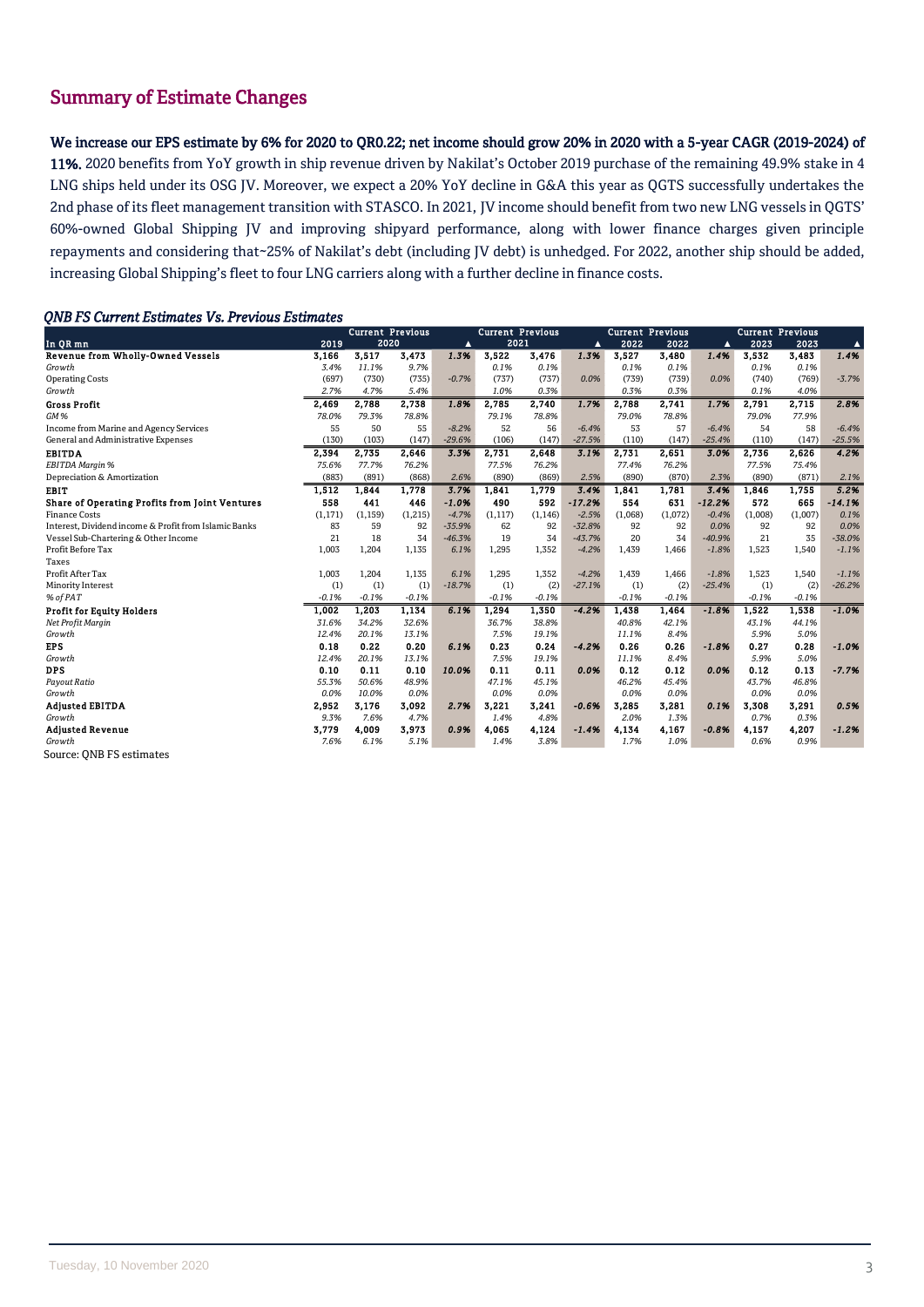## 3Q2020 Review

Nakilat posts 39.0% YoY & 29.8% QoQ increase in 3Q2020 earnings fueled by higher shipyard profitability, LPG growth, income from an additional vessel deployed in Global Shipping JV and lower finance charges. QGTS posted 3Q2020 bottom-line of QR350.4mn vs. QR252.0mn in 3Q2019 and QR269.9mn in 2Q2020 (QNB FS estimate: QR281.1mn). Lower G&A and higher-thananticipated JV income, along with lower-than-expected finance charges, contributed to the majority of the earnings beat.

- Revenue from wholly-owned ships of QR884.3mn (14.1% YoY, 1.1% QoQ) was bang in-line with our estimate of QR883.9mn. As expected, the YoY growth in ship revenue was driven by the purchase of QGTS' remaining 49.9% stake in 4 LNG ships held under its OSG joint venture in October 2019.
- Adjusted revenue of QR1,027.5mn (14.8% YoY, 4.8% QoQ) was ahead of our estimate of QR993.0mn (3.5% divergence) and was driven by the previously mentioned YoY surge in wholly-owned revenue along with growth in JV income.
- EBITDA of QR701.0mn (17.8% YoY, 3.1% QoQ) was also better than our forecast of QR685.2mn (2.3% difference). Improvement in SG&A vs. our model also helped Nakilat during 3Q2020.
- Adjusted EBITDA of QR834.7mn (19.0% YoY, 8.4% QoQ) was also better than our forecast of QR778.8mn (7.2% difference).
- JV income of QR133.7mn (25.7% YoY, 47.9% QoQ) was significantly above our estimate of QR93.7mn. A resurgence in shipyard profitability relative to subdued global shipyard fundamentals in 1H2020, growth in LPG and contribution from the new LNG vessel (delivered in May to 60%-owned JV Global Shipping Co. and operating under a multi-month contract with an international charterer) helped drive this growth in JV income.
- Lower-than-modeled finance costs of QR278.4mn (-0.7% YoY, -6.0% QoQ), which beat our est. of QR293.0mn by 5.0%, also contributed to the EPS beat.

Overall, we find these results encouraging and consistent with the overall progress we see Nakilat making on the operational/costs front.

| <b>Income Statement</b>                               |           |               |           |                 |          |          |          |
|-------------------------------------------------------|-----------|---------------|-----------|-----------------|----------|----------|----------|
| In QR mn Except Otherwise Noted                       | 3Q2019    | <b>2Q2020</b> | 3Q2020    | 3Q2020e A Vs. E |          | YoY      | QoQ      |
| Revenue from Wholly-Owned Vessels                     | 774.837   | 874.313       | 884.327   | 883.921         | 0.0%     | 14.1%    | 1.1%     |
| <b>Operating Costs</b>                                | (162.910) | (185.596)     | (172.096) | (187.636)       | $-8.3%$  | 5.6%     | $-7.3%$  |
| <b>Gross Profit</b>                                   | 611.927   | 688.717       | 712.231   | 696.285         | 2.3%     | 16.4%    | 3.4%     |
| Gross Margin                                          | 79.0%     | 78.8%         | 80.5%     | 78.8%           |          |          |          |
| Income from Marine and Agency Services                | 13.779    | 15.382        | 9.448     | 15.400          | $-38.6%$ | $-31.4%$ | $-38.6%$ |
| General and Administrative Expenses                   | (30.822)  | (24.298)      | (20.727)  | (26.518)        | $-21.8%$ | $-32.8%$ | $-14.7%$ |
| <b>EBITDA</b>                                         | 594.884   | 679.801       | 700.952   | 685.168         | 2.3%     | 17.8%    | 3.1%     |
| Depreciation & Amortization                           | (190.308) | (222.815)     | (222.594) | (222.748)       | $-0.1%$  | 17.0%    | $-0.1%$  |
| <b>EBIT</b>                                           | 404.576   | 456.986       | 478.358   | 462.420         | 3.4%     | 18.2%    | 4.7%     |
| <b>EBIT</b> Margin                                    | 52.2%     | 52.3%         | 54.1%     | 52.3%           |          |          |          |
| Share of Operating Profits from Joint Ventures        | 106.431   | 90.393        | 133.734   | 93.650          | 42.8%    | 25.7%    | 47.9%    |
| <b>Finance Costs</b>                                  | (280.396) | (296.120)     | (278.411) | (292.962)       | $-5.0%$  | $-0.7%$  | $-6.0%$  |
| Interest, Dividend income & Profit from Islamic Banks | 16.965    | 13.747        | 12.793    | 13.000          | $-1.6%$  | $-24.6%$ | $-6.9%$  |
| Vessel Sub-Chartering & Other Income                  | 4.744     | 5.213         | 3.880     | 5.300           | $-26.8%$ | $-18.2%$ | $-25.6%$ |
| <b>Profit Before Tax</b>                              | 252.320   | 270.219       | 350.354   | 281.408         | 24.5%    | 38.9%    | 29.7%    |
| <b>Profit After Tax</b>                               | 252.320   | 270.219       | 350.354   | 281.408         | 24.5%    | 38.9%    | 29.7%    |
| Minority Interest                                     | (0.281)   | (0.331)       | 0.039     | (0.345)         | N/M      | N/M      | N/M      |
| <b>Net Income to Equity</b>                           | 252.039   | 269.888       | 350.393   | 281.063         | 24.7%    | 39.0%    | 29.8%    |
| Net Profit Margin                                     | 32.5%     | 30.9%         | 39.6%     | 31.8%           |          |          |          |
| EPS(QR)                                               | 0.05      | 0.05          | 0.06      | 0.05            | 24.7%    | 39.0%    | 29.8%    |
| <b>Adjusted EBITDA</b>                                | 701.315   | 770.194       | 834.686   | 778.818         | 7.2%     | 19.0%    | 8.4%     |
| <b>Adjusted Revenue</b>                               | 895.047   | 980.088       | 1,027.509 | 992.971         | 3.5%     | 14.8%    | 4.8%     |
| <b>Particulars</b>                                    | 3Q2019    | <b>2Q2020</b> | 3Q2020    | 3Q2020          |          |          |          |
| Adj. EBITDA Margin                                    | 78.4%     | 78.6%         | 81.2%     | 78.4%           |          |          |          |
| Gross Margin                                          | 79.0%     | 78.8%         | 80.5%     | 78.8%           |          |          |          |
| <b>EBIT Margin</b>                                    | 52.2%     | 52.3%         | 54.1%     | 52.3%           |          |          |          |
| G & A % of Sales                                      | 4.0%      | 2.8%          | 2.3%      | 3.0%            |          |          |          |
| Depreciation & Amortization % of Sales                | 24.6%     | 25.5%         | 25.2%     | 25.2%           |          |          |          |

## *QNB FS Estimates and Comparisons*

Source: Company data, QNB FS estimates; Note: Adjusted revenue includes wholly-owned revenue, operating profits from marine & agency services and income from JVs, while Adjusted EBITDA includes income from JVs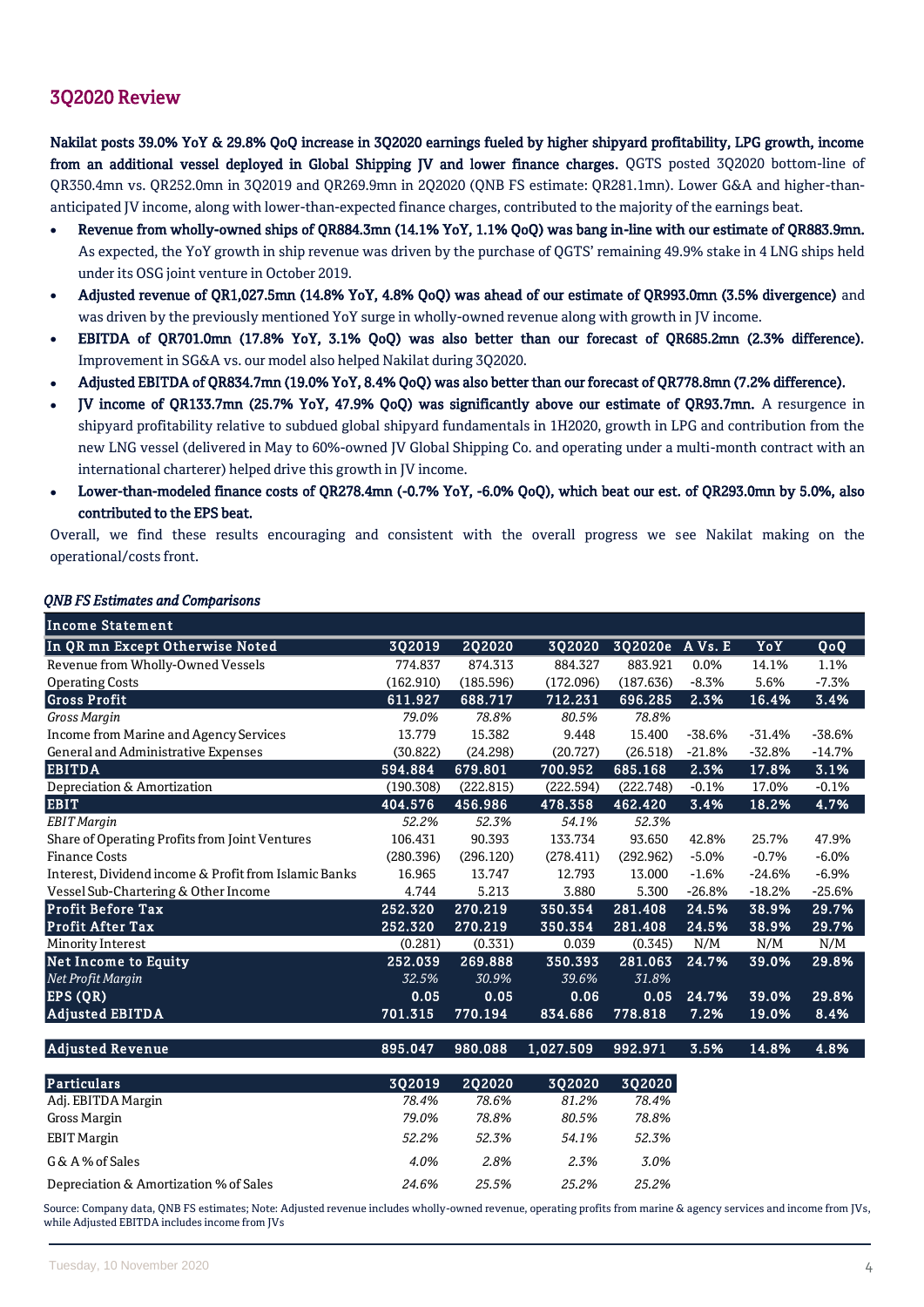# Key Growth Metrics

## *Growth Metrics*

| 2016    | 2017      | 2018      | 2019   | 2020   | 2021      | 2022    | 2023    | 2024    | 2025  | 2030    | 2031 | 2032    | 2033    |
|---------|-----------|-----------|--------|--------|-----------|---------|---------|---------|-------|---------|------|---------|---------|
|         |           |           |        |        |           |         |         |         |       |         |      |         |         |
| 0.7%    | $(0.4\%)$ | 0.2%      | 3.4%   | 11.1%  | 0.1%      | 0.1%    | 0.1%    | 0.1%    | 0.1%  | 0.1%    | 0.1% | 0.1%    | 0.1%    |
| 2.0%    | $(6.1\%)$ | 1.8%      | 7.6%   | 6.1%   | 1.4%      | 1.7%    | 0.6%    | 1.0%    | 1.1%  | 0.9%    | 0.9% | 0.9%    | 1.0%    |
| 0.1%    | 0.4%      | 1.1%      | 3.5%   | 12.9%  | $(0.1\%)$ | 0.1%    | 0.1%    | 0.1%    | 0.1%  | 0.1%    | 0.1% | 0.1%    | 0.1%    |
| (1.1%)  | 0.5%      | 1.0%      | 3.9%   | 14.2%  | $(0.1\%)$ | $0.0\%$ | 0.2%    | 0.1%    | 0.1%  | 0.1%    | 0.1% | 0.1%    | 0.1%    |
| 1.1%    | $(7.2\%)$ | 3.1%      | 9.3%   | 7.6%   | 1.4%      | 2.0%    | 0.7%    | 1.2%    | 1.2%  | 1.0%    | 1.0% | 1.0%    | 1.2%    |
| (6.5%)  | 0.7%      | 2.2%      | (2.3%) | 22.0%  | (0.2%)    | $0.0\%$ | 0.3%    | 0.2%    | 0.2%  | 0.2%    | 0.2% | 0.2%    | 0.2%    |
| (2.9%)  | (11.3%)   | 5.3%      | 12.4%  | 20.1%  | 7.5%      | 11.1%   | 5.9%    | 9.1%    | 8.9%  | 5.7%    | 5.4% | 5.2%    | 5.7%    |
| (9.9%)  | 16.7%     | $(6.4\%)$ | 15.9%  | 71.7%  | (27.1%)   | 3.1%    | 3.7%    | 5.9%    | 5.9%  | 4.2%    | 4.1% | 3.9%    | 4.3%    |
| (4.9%)  | 22.0%     | (22.1%)   | 10.9%  | 103.5% | (28.7%)   | 3.4%    | 3.9%    | 2.2%    | 10.7% | 10.0%   | 4.2% | 4.0%    | 4.4%    |
| (20.0%) | 0.0%      | 0.0%      | 0.0%   | 10.0%  | $0.0\%$   | 9.1%    | $0.0\%$ | $0.0\%$ | 8.3%  | $0.0\%$ | 7.1% | $0.0\%$ | $0.0\%$ |
|         |           |           |        |        |           |         |         |         |       |         |      |         |         |

Source: Company data, QNB FS estimates; Note: Adjusted revenue includes wholly-owned revenue, income from marine & agency services and income from JVs, while Adjusted EBITDA includes income from JVs

# Ratio Analysis

## *Key Metrics*

|                                 | 2016       | 2017    | 2018    | 2019   | 2020   | 2021      | 2022  | 2023  | 2024  | 2025  | 2030  | 2031  | 2032  | 2033   |
|---------------------------------|------------|---------|---------|--------|--------|-----------|-------|-------|-------|-------|-------|-------|-------|--------|
| Growth Ratios (In %)            |            |         |         |        |        |           |       |       |       |       |       |       |       |        |
| Revenue - Wholly Owned          | 0.7%       | (0.4% ) | 0.2%    | 3.4%   | 11.1%  | 0.1%      | 0.1%  | 0.1%  | 0.1%  | 0.1%  | 0.1%  | 0.1%  | 0.1%  | 0.1%   |
| Revenue - Adjusted              | 2.0%       | (6.1%)  | 1.8%    | 7.6%   | 6.1%   | 1.4%      | 1.7%  | 0.6%  | 1.0%  | 1.1%  | 0.9%  | 0.9%  | 0.9%  | 1.0%   |
| Gross Profit                    | 0.1%       | 0.4%    | 1.1%    | 3.5%   | 12.9%  | $(0.1\%)$ | 0.1%  | 0.1%  | 0.1%  | 0.1%  | 0.1%  | 0.1%  | 0.1%  | 0.1%   |
| <b>EBITDA</b>                   | (1.1%)     | 0.5%    | 1.0%    | 3.9%   | 14.2%  | $(0.1\%)$ | 0.0%  | 0.2%  | 0.1%  | 0.1%  | 0.1%  | 0.1%  | 0.1%  | 0.1%   |
| EBITDA-Adjusted                 | 1.1%       | (7.2%)  | 3.1%    | 9.3%   | 7.6%   | 1.4%      | 2.0%  | 0.7%  | 1.2%  | 1.2%  | 1.0%  | 1.0%  | 1.0%  | 1.2%   |
| EBIT                            | (6.5%)     | 0.7%    | 2.2%    | (2.3%) | 22.0%  | (0.2%)    | 0.0%  | 0.3%  | 0.2%  | 0.2%  | 0.2%  | 0.2%  | 0.2%  | 0.2%   |
| <b>EPS</b>                      | (2.9%)     | (11.3%) | 5.3%    | 12.4%  | 20.1%  | 7.5%      | 11.1% | 5.9%  | 9.1%  | 8.9%  | 5.7%  | 5.4%  | 5.2%  | 5.7%   |
| <b>CFPS</b>                     | (9.9%)     | 16.7%   | (6.4%)  | 15.9%  | 71.7%  | (27.1%)   | 3.1%  | 3.7%  | 5.9%  | 5.9%  | 4.2%  | 4.1%  | 3.9%  | 4.3%   |
| <b>FCFPS</b>                    | (4.9%)     | 22.0%   | (22.1%) | 10.9%  | 103.5% | (28.7%)   | 3.4%  | 3.9%  | 2.2%  | 10.7% | 10.0% | 4.2%  | 4.0%  | 4.4%   |
| <b>DPS</b>                      | $(20.0\%)$ | 0.0%    | 0.0%    | 0.0%   | 10.0%  | 0.0%      | 9.1%  | 0.0%  | 0.0%  | 8.3%  | 0.0%  | 7.1%  | 0.0%  | 0.0%   |
| <b>Operating Ratios (In %)</b>  |            |         |         |        |        |           |       |       |       |       |       |       |       |        |
| Gross Margin                    | 76.6%      | 77.2%   | 77.8%   | 78.0%  | 79.3%  | 79.1%     | 79.0% | 79.0% | 79.0% | 79.0% | 79.0% | 79.0% | 79.0% | 79.0%  |
| <b>EBITDA</b> Margin            | 74.0%      | 74.6%   | 75.2%   | 75.6%  | 77.7%  | 77.5%     | 77.4% | 77.5% | 77.4% | 77.4% | 77.3% | 77.2% | 77.2% | 77.2%  |
| Adj. EBITDA Margin              | 76.8%      | 75.9%   | 76.9%   | 78.1%  | 79.2%  | 79.3%     | 79.5% | 79.6% | 79.7% | 79.8% | 80.3% | 80.4% | 80.5% | 80.6%  |
| <b>EBIT Margin</b>              | 49.0%      | 49.5%   | 50.5%   | 47.7%  | 52.4%  | 52.3%     | 52.2% | 52.3% | 52.3% | 52.3% | 52.4% | 52.4% | 52.4% | 52.4%  |
| Net Margin                      | 31.1%      | 27.7%   | 29.1%   | 31.6%  | 34.2%  | 36.7%     | 40.8% | 43.1% | 47.0% | 51.1% | 68.3% | 71.9% | 75.5% | 79.7%  |
| <b>Finance Ratios</b>           |            |         |         |        |        |           |       |       |       |       |       |       |       |        |
| Net Debt-to-EBITDA              | 8.3        | 7.8     | 7.5     | 7.9    | 6.5    | 6.2       | 5.8   | 5.3   | 4.9   | 4.4   | 1.5   | 0.8   | 0.0   | $-0.8$ |
| Debt-Equity Ratio               | 4.1        | 3.5     | 2.9     | 3.1    | 3.2    | 2.7       | 2.2   | 1.8   | 1.4   | 1.1   | 0.3   | 0.2   | 0.1   | 0.0    |
| Net Debt-Equity Ratio           | 3.6        | 3.0     | 2.5     | 2.8    | 2.7    | 2.3       | 1.9   | 1.5   | 1.3   | 1.0   | 0.2   | 0.1   | 0.0   | $-0.1$ |
| <b>Interest Coverage</b>        | 1.3        | 1.3     | 1.3     | 1.3    | 1.6    | 1.6       | 1.7   | 1.8   | 2.0   | 2.3   | 5.2   | 7.1   | 11.1  | 30.9   |
| <b>EBITDA</b> Interest Coverage | 1.9        | 1.9     | 2.0     | 2.0    | 2.4    | 2.4       | 2.6   | 2.7   | 3.0   | 3.4   | 7.7   | 10.5  | 16.3  | 45.5   |
| Return Ratios (In %)            |            |         |         |        |        |           |       |       |       |       |       |       |       |        |
| <b>ROIC</b>                     | 5.6%       | 5.7%    | 5.8%    | 5.4%   | 6.7%   | 6.8%      | 6.8%  | 6.9%  | 7.2%  | 7.3%  | 7.3%  | 7.2%  | 7.1%  | 6.8%   |
| <b>ROAE</b>                     | 19.7%      | 15.1%   | 13.9%   | 14.5%  | 18.0%  | 18.7%     | 18.2% | 17.0% | 16.5% | 16.0% | 12.7% | 12.1% | 11.6% | 11.0%  |
| <b>ROAA</b>                     | 3.1%       | 2.8%    | 3.0%    | 3.2%   | 3.7%   | 4.0%      | 4.4%  | 4.8%  | 5.4%  | 6.0%  | 8.4%  | 8.8%  | 9.2%  | 9.6%   |
| Valuation                       |            |         |         |        |        |           |       |       |       |       |       |       |       |        |
| EV/EBITDA-Adjusted              | 12.0       | 12.5    | 11.9    | 11.4   | 10.3   | 9.9       | 9.4   | 8.9   | 8.5   | 8.0   | 5.3   | 4.7   | 4.1   | 3.5    |
| EV/EBIT                         | 22.5       | 21.7    | 20.9    | 22.4   | 17.8   | 17.3      | 16.7  | 16.0  | 15.4  | 14.6  | 10.2  | 9.1   | 8.0   | 6.8    |
| P/E                             | 15.8       | 17.8    | 16.9    | 15.0   | 12.5   | 11.6      | 10.5  | 9.9   | 9.1   | 8.3   | 6.2   | 5.9   | 5.6   | 5.3    |
| P/CF                            | 13.4       | 11.5    | 12.3    | 10.6   | 6.2    | 8.5       | 8.2   | 7.9   | 7.5   | 7.1   | 5.7   | 5.5   | 5.3   | 5.1    |
| P/B                             | 2.9        | 2.5     | 2.2     | 2.2    | 2.3    | 2.0       | 1.8   | 1.6   | 1.4   | 1.3   | 0.7   | 0.7   | 0.6   | 0.5    |
| Dividend Yield                  | 3.7%       | 3.7%    | 3.7%    | 3.7%   | 4.0%   | 4.0%      | 4.4%  | 4.4%  | 4.4%  | 4.8%  | 5.1%  | 5.5%  | 5.5%  | 5.5%   |
| <b>FCF Yield</b>                | 7.1%       | 8.7%    | 6.8%    | 7.5%   | 15.3%  | 10.9%     | 11.3% | 11.7% | 12.0% | 13.3% | 17.0% | 17.7% | 18.4% | 19.2%  |

Source: Company data, QNB FS estimates; Note: Adjusted revenue includes wholly-owned revenue, operating profits from marine & agency services and income from JVs, while Adjusted EBITDA includes income from JVs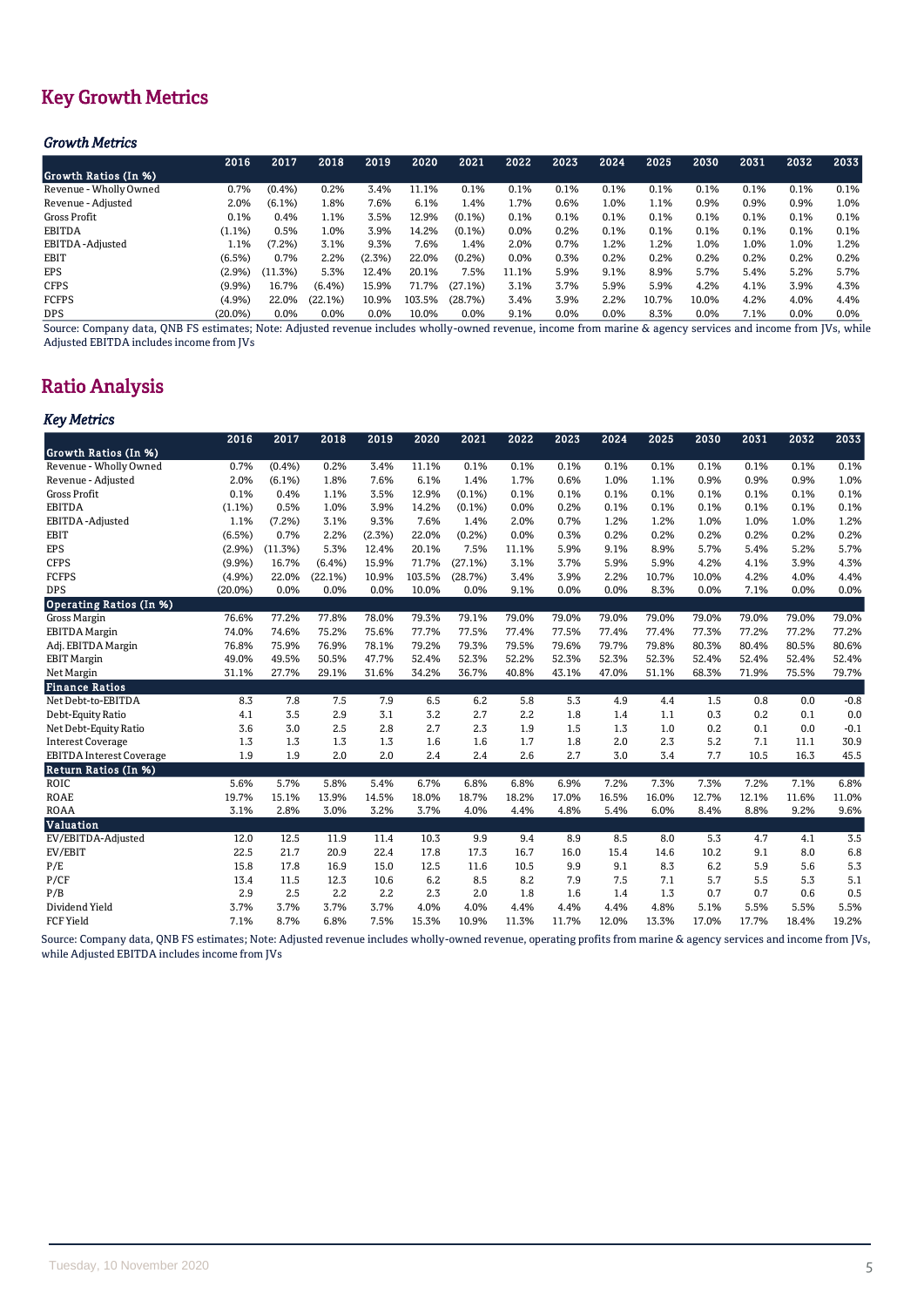# Detailed Financial Statements

## *Income Statement*

| Income Statement (In QR mn)                     | <b>FY2019</b> | <b>FY2020e</b> | <b>FY2021e</b> | <b>FY2022e</b> |
|-------------------------------------------------|---------------|----------------|----------------|----------------|
| Revenue - Wholly-Owned Ships                    | 3,166         | 3,517          | 3,522          | 3,527          |
| <b>Direct Costs</b>                             | (697)         | (730)          | (737)          | (739)          |
| <b>Gross Profit</b>                             | 2,469         | 2,788          | 2,785          | 2,788          |
| <b>Income from Marine &amp; Agency Services</b> | 55            | 50             | 52             | 53             |
| General and Administrative Expenses             | (130)         | (103)          | (106)          | (110)          |
| <b>EBITDA</b>                                   | 2,394         | 2,735          | 2,731          | 2,731          |
| Depreciation                                    | (883)         | (891)          | (890)          | (890)          |
| <b>EBIT</b>                                     | 1,512         | 1,844          | 1,841          | 1,841          |
| Share of Profits from Joint Ventures            | 558           | 441            | 490            | 554            |
| <b>Finance Costs</b>                            | (1,171)       | (1, 159)       | (1,117)        | (1,068)        |
| Interest, Dividend & Profit from Islamic Banks  | 83            | 59             | 62             | 92             |
| Vessels Sub-Chartering & Other Income           | 21            | 18             | 19             | 20             |
| <b>Profit Before Tax</b>                        | 1,003         | 1,204          | 1,295          | 1,439          |
| <b>Income Tax Expense</b>                       | $\Omega$      | $\Omega$       | $\Omega$       | $\Omega$       |
| <b>Profit After Tax</b>                         | 1,003         | 1,204          | 1,295          | 1,439          |
| <b>Minority Interest</b>                        | (1)           | (1)            | (1)            | (1)            |
| <b>Profit for Equity Shareholders</b>           | 1,002         | 1,203          | 1,294          | 1,438          |
| EPS (QR)                                        | 0.18          | 0.22           | 0.23           | 0.26           |
| <b>Adjusted Revenue</b>                         | 3,779         | 4,009          | 4,065          | 4,134          |
| <b>Adjusted EBITDA</b>                          | 2,952         | 3,176          | 3,221          | 3,285          |

## Source: Company data, QNB FS estimates

| Balance Sheet |  |
|---------------|--|
|---------------|--|

| <b>Balance Sheet (In QR mn)</b>                                              | <b>FY2019</b> | <b>FY2020e</b> | <b>FY2021e</b> | <b>FY2022e</b> |
|------------------------------------------------------------------------------|---------------|----------------|----------------|----------------|
| <b>Non-Current Assets</b>                                                    |               |                |                |                |
| Property, Plant and Equipment                                                | 24,144        | 23,390         | 22,637         | 21,885         |
| <b>Investment in Joint Venture Companies</b>                                 | 4,378         | 4,402          | 4,968          | 5,422          |
| Loans to Joint Venture Companies                                             | 229           | 771            | 771            | 771            |
| <b>Equity Investments</b>                                                    | 113           | 110            | 110            | 110            |
| <b>Total Non-Current Assets</b>                                              | 28,864        | 28,673         | 28,486         | 28,188         |
| <b>Current Assets</b>                                                        |               |                |                |                |
| Receivables, Inventories and Due from Joint Ventures                         | 1,117         | 1,112          | 1,114          | 1,115          |
| <b>Cash and Bank Balances</b>                                                | 2,397         | 3,041          | 2,846          | 2,957          |
| <b>Total Current Assets</b>                                                  | 3.514         | 4.154          | 3.959          | 4,072          |
| <b>Total Assets</b>                                                          | 32,379        | 32.826         | 32,445         | 32,260         |
| <b>Equity</b>                                                                |               |                |                |                |
| <b>Equity Attributable to the Parent</b>                                     | 6,851         | 6,492          | 7,376          | 8,404          |
| <b>Minority Interest</b>                                                     | 6             | $\overline{7}$ | 8              | 10             |
| <b>Total Equity</b>                                                          | 6,857         | 6,500          | 7,385          | 8,414          |
| <b>Non-Current Liabilities</b>                                               |               |                |                |                |
| <b>Borrowings</b>                                                            | 20,080        | 19,736         | 18,709         | 17,249         |
| Fair Value of Interest Rate Swaps                                            | 2,298         | 3,174          | 2,997          | 2,821          |
| Lease Liability, Provision for End of Service Benefits and Other Liabilities | 259           | 301            | 301            | 301            |
| <b>Total Non-Current Liabilities</b>                                         | 22,637        | 23,212         | 22,007         | 20,370         |
| <b>Current Liabilities</b>                                                   |               |                |                |                |
| <b>Borrowings</b>                                                            | 1,162         | 1,093          | 1,028          | 1,460          |
| Accounts Payables/Accruals & Due to Joint Ventures                           | 1,520         | 1,824          | 1,842          | 1,848          |
| Fair Value of Interest Rate Swaps and Lease Liability                        | 202           | 199            | 183            | 167            |
| <b>Total Current Liabilities</b>                                             | 2,884         | 3,115          | 3,053          | 3,475          |
| <b>Equity and Liabilities</b>                                                | 32,379        | 32,826         | 32,445         | 32,260         |
|                                                                              |               |                |                |                |

Source: Company data, QNB FS estimates